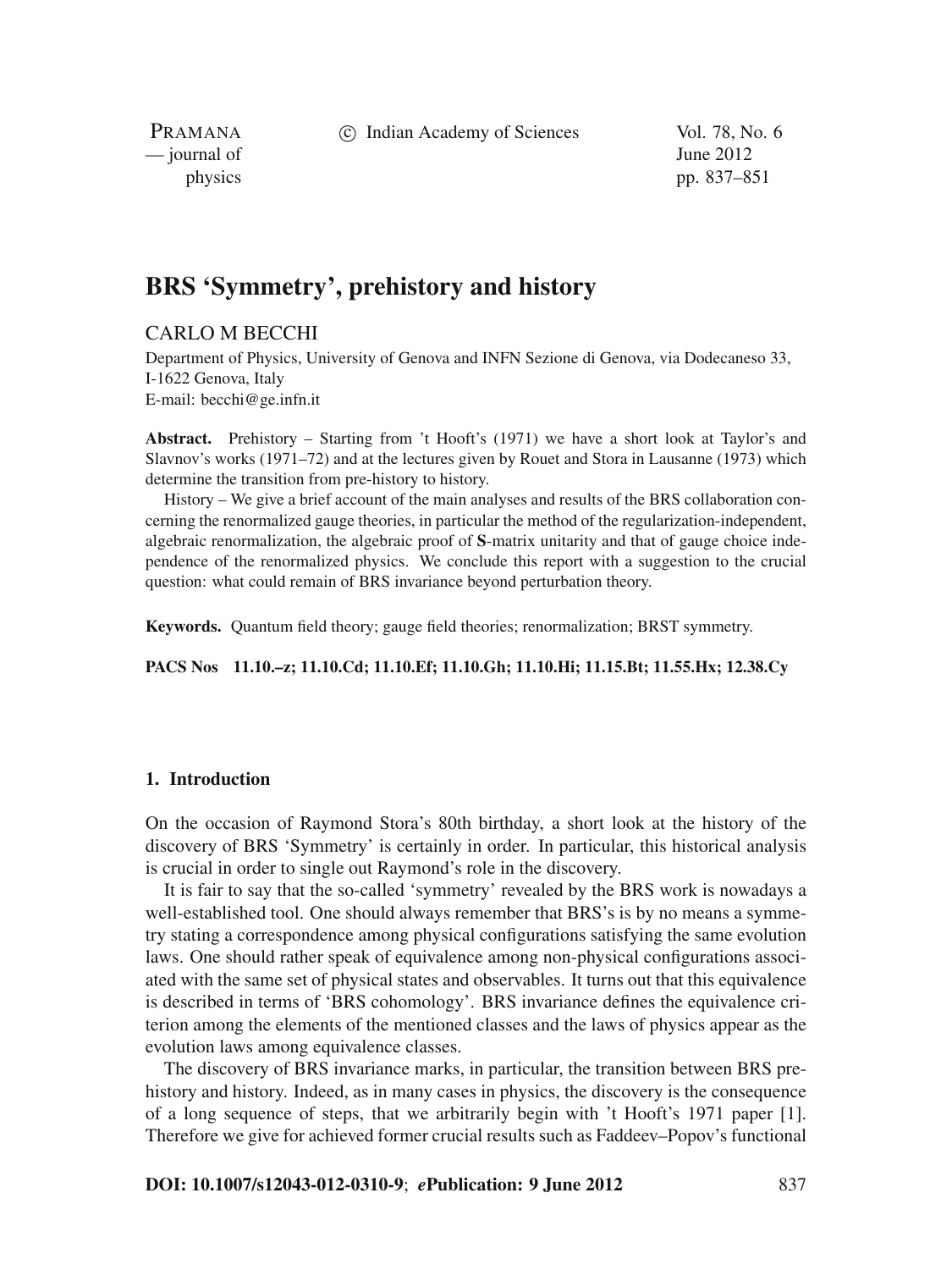measure [2]. After Faddeev–Popov's work, a general agreement was reached about the form of the Lagrangian and hence of Feynman rules, the remaining items to be discussed being essentially renormalizability, gauge choice independence, locality and unitarity, together with possible generalizations to e.g. gravity. For this reason, the first analyses were devoted to the extension to the Yang–Mills theory of the Ward identity of QED which expresses at the level of Green functions the freedom of the scalar component  $\partial_{\mu} A^{\mu} = \partial A$  of the gauge field. This is the remnant of gauge invariance after gauge fixing.

To avoid confusions we call Ward identities as the relations among Green functions involving the scalar components of gauge vector fields, while we call 'symmetry identities' as those stating the invariance of Green functions under certain class of transformations of physical fields and operators and 'equivalence identities', as those which refer to non-physical field and operator transformations. In this sense, the abovementioned papers by 't Hooft, Taylor [3] and Slavnov [4] dealt with Ward identities. In particular, 't Hooft's identity states that ∂ *A* has vanishing connected Green functions with physical operators (mass-shell transverse gluon fields) while Slavnov–Taylor identities describe more general Green functions of ∂ *A* and gluon fields.

These achievements were followed by the discovery of the variant Slavnov(–Taylor) identity presented by Rouet and Stora (RS) in the lecture notes of the *Enseignement du troisième cycle de la Physique en Suisse Romande* in 1973 [5], that we call the RS identity. RS's is in fact not a Ward identity, indeed its interpretation is the equivalence of the Green functions related by a transformation of the unphysical field variables. RS identity was and still is mistaken as an equivalent version of the Slavnov–Taylor identity. It took a while before the real content appeared clearly marking the transition between prehistory and history of BRS construction. In the next section we shall discuss the physical motivations for the introduction of new identity.

We shall further discuss the consequences of the new identity in the light of its new interpretation. One should mention that this led, first of all, to a drastic simplification of the already presented arguments for unitarity, renormalizabilty and gauge fixing independence of gauge theories. A clear evidence of this simplification was given by Zinn-Justin in his lectures given at Bonn in 1974 [6]. At the same time, BRS invariance allowed a rigorous and very general definition of the physical content of the theory.

After a short discussion of 't Hooft's and Slavnov–Taylor Ward identities we discuss the origin of the RS identity. Considering this identity from the point of view of BRS invariance, we shortly recall its role in the construction of a renormalized theory without insisting on the brute force algebraic method. We just consider the general lines of the renormalization procedure. Then we review the proof of **S**-matrix unitarity using the formulation due to Kugo and Ojima which greatly clarifies the relation between unitarity and BRS invariance via the existence of a conserved charge *Q* in the asymptotic state space. The third main point we are going to discuss is gauge fixing independence that we analyse in the tree approximation leaving the technicalities of the extension to the fully renormalized theory in the original papers.

We conclude this report trying to give an answer to the crucial question: what remains of BRS invariance beyond perturbation theory?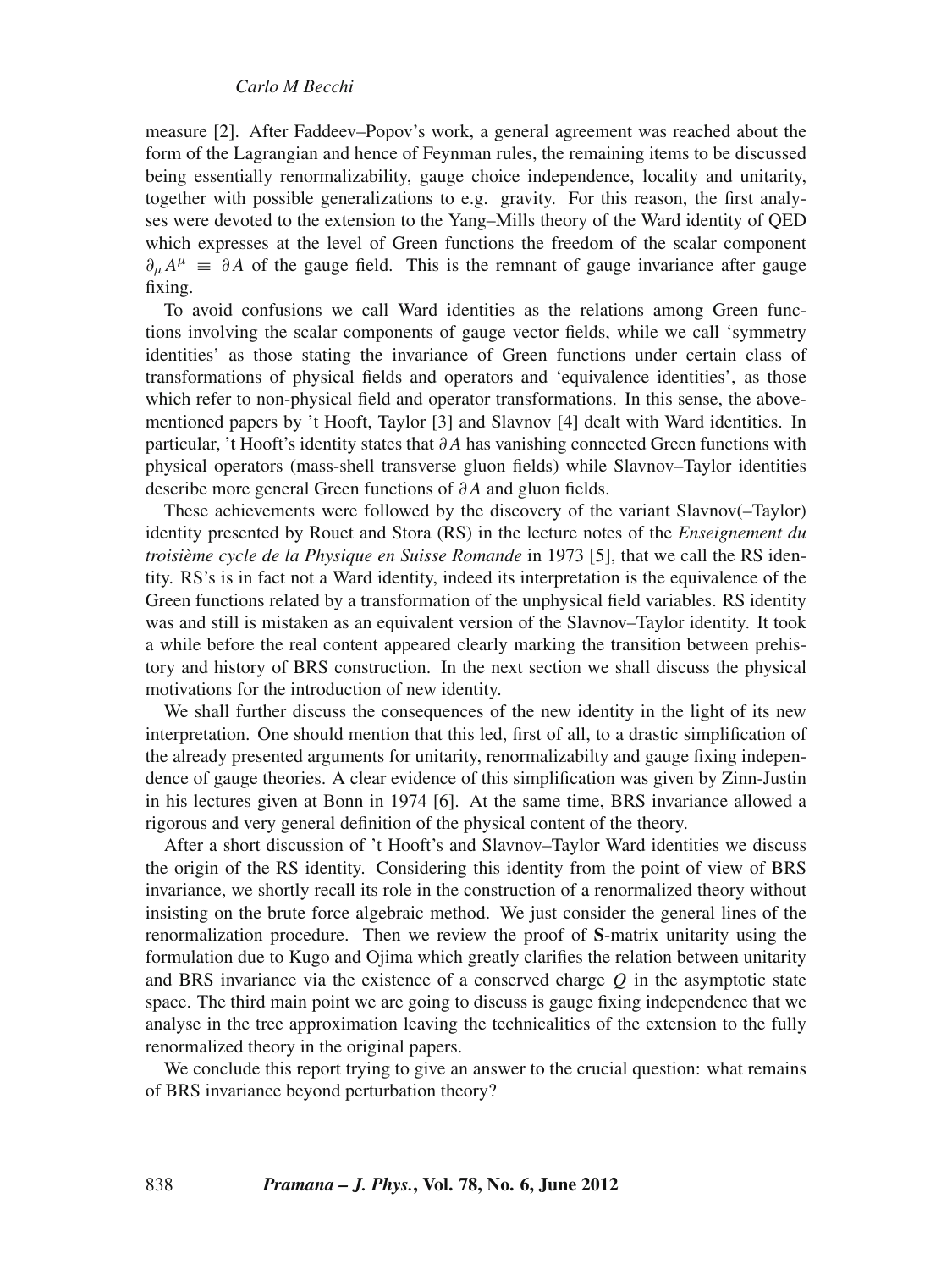#### **2. The new Ward identities**

As mentioned already, 't Hooft's derivation of the Ward identity for Yang–Mills theory proceeds through the invariance condition of the connected Green functional generator under a particular class of field-dependent gauge transformations whose infinitesimal parameter  $\omega(x)$  is constrained by the equation

$$
\partial_{\mu}D^{\mu}\omega(x) = J(x) \simeq 0,\tag{1}
$$

where *D* is the covariant derivative and  $J(x)$  is an arbitrary infinitesimal classical source. Whenever possible, we hide colour indices. In 't Hooft's diagrammatic analysis, the connected Green functional generator appears as a circle in the graphic representation of the formulae. The particular choice of the gauge parameter, which is natural in the light of the construction of a Ward identity, is analogous to that made by Fradkin and Tyutin [7] with the aim of proving directly the gauge fixing independence of Yang–Mills theory. For this reason Fradkin and Tyutin identified *J* with ∂ *A*.

Furthermore, 't Hooft limited his analysis to Green functions involving only physical fields  $\phi_{ph}^i$ , particularly transverse gluons on the mass-shell, and ∂*A*. The reason for this choice is the simplicity of the resulting Ward identity (this identity gives a prescription for finite counter-terms if a 'consistent' regularization exists, that is, in the absence of anomalous breaking terms. This is in fact the case since dimensional regularization is consistent. The same comment applies to the Taylor–Slavnov identity) that can be written for the connected Green functions in the form

$$
\left\langle 0 \left| T \left( \prod_{j=1}^{k} \partial A(x_j) \prod_{i=1}^{n} \phi_{ph}^{i} \right) \right| 0 \right\rangle_C = 0.
$$
 (2)

The validity of eq. (2) is proved by diagrammatic techniques. However, these are easily translated into the functional language and the strong form of the quantum action principle (this is the principle of stationary action in the presence of field sources and taking into account Jacobian corrections, which holds true in the case of a consistent regularization) noticing that the source terms associated with the physical fields do not contribute since they are gauge invariant. Instead, there are contributions from the Faddeev–Popov determinant, which is not gauge invariant, and from the functional measure since the gauge parameter is field-dependent, and hence the gauge transformation produces a non-trivial variation of the Jacobian. However, the sum of these contributions vanishes [7]. In other words, the Faddeev–Popov determinant is not invariant under the gauge transformations constrained by eq. (1) but the Faddeev–Popov functional measure is.

The restriction to physical fields, however particularly convenient for the proof of the Ward identity and without consequences on the renormalization analysis (modulo mass singularities), has the drawback of hiding locality since physical charged fields are nonlocal operators. This induced Taylor and Slavnov to extend 't Hooft's Ward identity by relaxing the restriction to physical fields and considering generic vector field Green functions. It is clear that new terms appear in the identity which depend on the vector field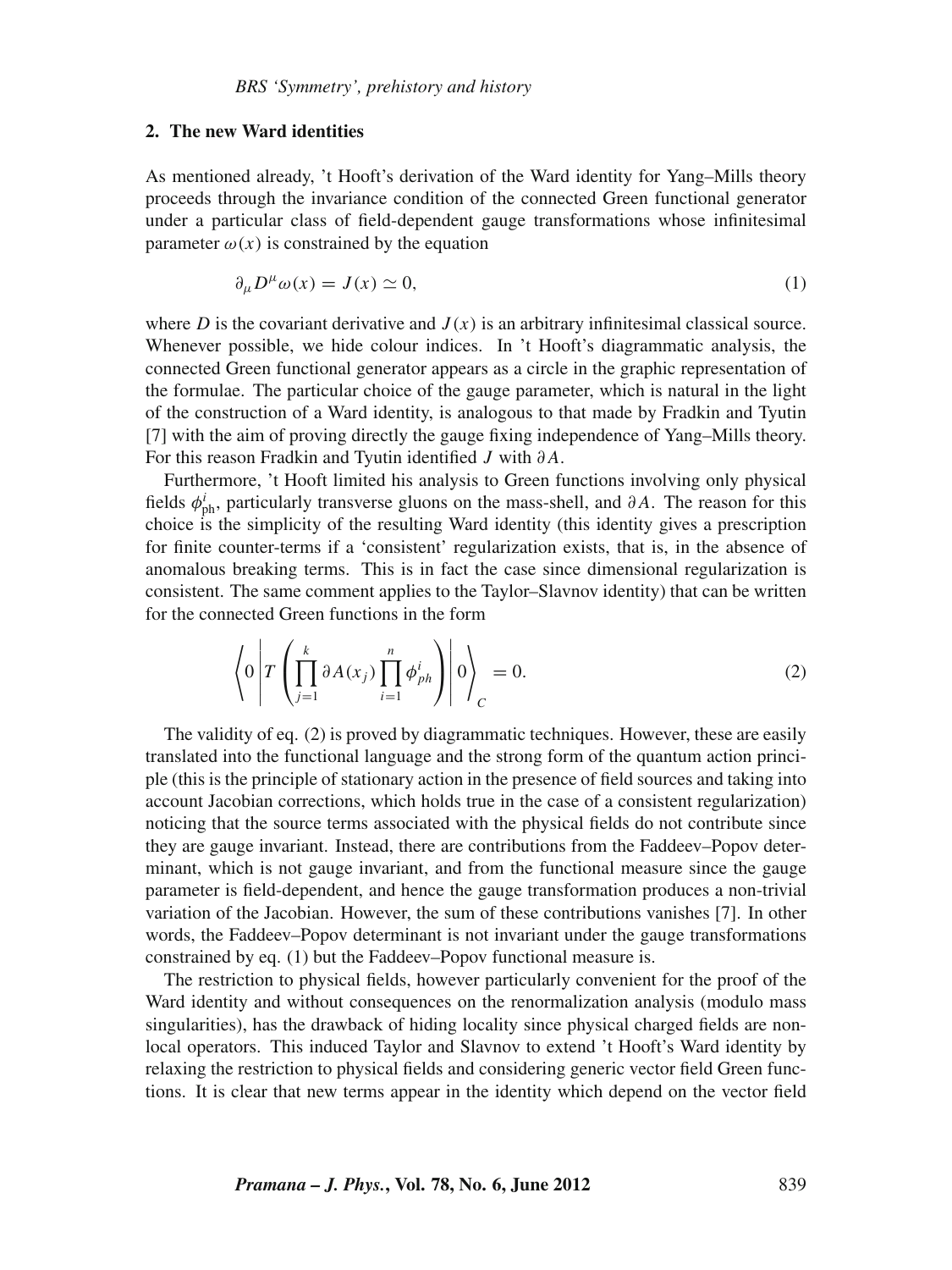source and, in particular vanish for physical values of the sources. Considering the quantum action principle it is also clear that the new terms correspond to the variation of the action source term  $\int dx j_\mu(x) A^\mu(x)$  under the infinitesimal gauge transformation whose parameter satisfies eq. (1). In order to fix our formulae we consider, without introducing any further label, the invariantly (dimensionally) regularized bare Yang–Mills theory. Therefore, we write the (bare) action in the general Feynman gauge with parameter  $\alpha$  in the form

$$
\mathcal{A} = \int dx \left[ -\frac{G_{\mu,\nu} G^{\mu,\nu}}{4} - \frac{(\partial A)^2}{2\alpha} - \partial^{\mu} \bar{c} D_{\mu} c \right],\tag{3}
$$

where the ghost field  $c$  is assumed Hermitian while  $\bar{c}$  is anti-Hermitian [8] (notice that this choice is not uniformly done, see in particular [9]). The corresponding renormalized theory and the extension to theories without invariant regularizations will be considered in the light of the BRS algebraic method. Considering the Green functional generator

$$
\left\langle 0 \left| T \left( \exp \left( i \int dx j_{\mu}(x) A^{\mu}(x) \right) \right) \right| 0 \right\rangle \equiv Z[j], \tag{4}
$$

and the infinitesimal gauge transformation with parameter  $\omega$  satisfying eq. (1), one finds

$$
\int dx \left\langle 0 \left| T \left( \left[ \frac{J(x) \partial A(x)}{\alpha} - j_{\mu}(x) D^{\mu} \omega(x) \right] \exp \left( i \int dy j_{\mu}(y) A^{\mu}(y) \right) \right) \right| 0 \right\rangle
$$
  
= 0. (5)

Now, going just a little farther than Taylor [3] and Slavnov [4] and introducing the Faddeev–Popov fields  $c$  and  $\bar{c}$  explicitly, we have the identity:

$$
\langle 0 | T (\omega(x) \exp \left( i \int dz j_{\mu}(z) A^{\mu}(z) \right) ) | 0 \rangle
$$
  
=  $-i \int dy \langle 0 | T (\mathfrak{c}(x) \bar{\mathfrak{c}}(y) J(y) \exp \left( i \int dz j_{\mu}(z) A^{\mu}(z) \right) ) | 0 \rangle$   
=  $\int dy \langle 0 | T (\mathfrak{M}^{-1}(x, y) J(y) \exp \left( i \int dz j_{\mu}(z) A^{\mu}(z) \right) ) | 0 \rangle.$  (6)

As a matter of fact, the non-local operator *M*<sup>−</sup><sup>1</sup> was introduced by Slavnov who noticed the relation between this operator and the 'Green function of the *c*-particle'.

Combining eqs (5) and (6) and selecting the coefficient of the linear term in  $J(x)$ , one has

$$
\left\langle 0 \left| T \left( \frac{\partial A(x)}{\alpha} \exp \left( i \int dy j_{\mu}(y) A^{\mu}(y) \right) \right) \right| 0 \right\rangle
$$
  
=  $i \int dy \left\langle 0 \left| T \left( \bar{c}(x) j_{\mu}(y) D^{\mu} c(y) \exp \left( i \int dz j_{\mu}(z) A^{\mu}(z) \right) \right) \right| 0 \right\rangle.$  (7)

This equation, although not appearing in refs [3] and [4], is an obvious explicit form of the Slavnov–Taylor identity (see [9]). The apparent non-locality of its right-hand side induced Raymond's group to search for a further development. They were convinced that the non-local form of eq. (7) is the direct consequence of not considering the Faddeev– Popov fields as full right, however non-physical, fields. Indeed there is no source for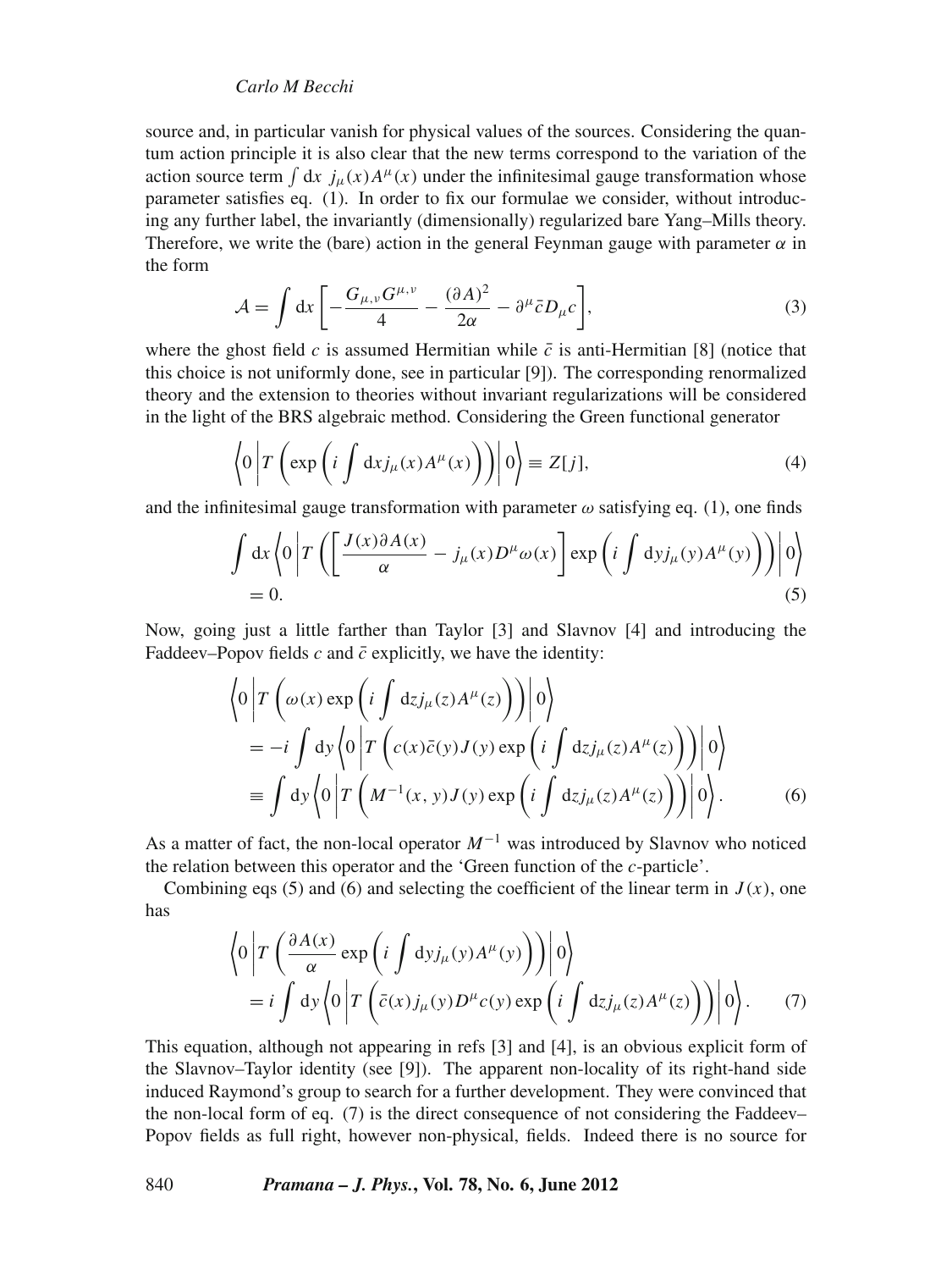them in Slavnov's and Taylor's Green functional generator. Therefore, Raymond and Rouet introduced the complete 'local' Green functional generator

$$
\langle 0 | (T \exp(i\mathcal{A}_S)) | 0 \rangle
$$
  
\n
$$
\equiv \left\langle 0 \left| T \left( \exp\left(i \int \mathrm{d}x \left[ j_\mu(x) A^\mu(x) + \bar{\xi}(x) c(x) + \xi(x) \bar{c}(x) \right] \right) \right) \right| 0 \right\rangle
$$
  
\n
$$
\equiv Z_L[j], \tag{8}
$$

and considered the quantum action principle identity corresponding to an infinitesimal gauge transformation with parameter *c*. Here and in the following we adopt the standard notation for the ghost fields, *c* is the geometrical ghost and  $\bar{c}$  is the multiplier (this notation was used by Slavnov in eq. (15) of his paper [4]. However, there was an exchange of notation in eqs (38) and (39) which was followed by RS and then BRS).

The Rouet and Stora (RS) point of view is essentially different from that of 't Hooft, Slavnov and Taylor, as now the field transformation is local (we shall see in a moment that this allows a regularization-independent renormalizability proof). However, the compensation between the variation of the Faddeev–Popov determinant and that of the Jacobian of the vector field measure is now absent since, *c* being an independent field, the contribution from the Jacobian of the functional measure vanishes while the Faddeev–Popov determinant varies. As a matter of fact, the crucial point of the new analysis is the evaluation of the infinitesimal variation of the Faddeev–Popov determinant, and this was done with the acknowledged help of C Itzykson.

To discuss this point we have to use a more explicit notation for the gauge indices which is easily done since here all the fields and sources correspond to elements of the Lie algebra of the rigid gauge group. We denote the ghost field components by  $c^{\alpha}(x)$ and we introduce the functional operator  $T_{\alpha}(x)$  generating an infinitesimal local gauge transformation whose sole non-trivial action is given by

$$
(\Lambda T)A^{\alpha}_{\mu}(x) \equiv \int dy \Lambda^{\beta}(y)T_{\beta}(y)A^{\alpha}_{\mu}(x) = D_{\mu}\Lambda^{\alpha}(x), \tag{9}
$$

and which satisfies the Lie algebra relation:

$$
[T_{\alpha}(x), T_{\beta}(y)] = \delta(x - y) f_{\alpha, \beta}^{\gamma} T_{\gamma}(x).
$$
\n(10)

From eq. (10) one finds the identity (here we use the convention that the generators *T* are anti-Hermitian and the structure constants are real and antisymmetric and scale with the coupling constant):

$$
(cT)^2 = \frac{1}{2} \int \mathrm{d}x c^{\alpha}(x) c^{\beta}(x) f_{\alpha,\beta}^{\gamma} T_{\gamma}(x) \equiv \left(\frac{c \wedge c}{2} T\right). \tag{11}
$$

Now it is easy to compute the result of applying the (*cT* ) operator on the Faddeev–Popov term in the action which is given by  $A_{\Phi\Pi} = -\int dx \partial^{\mu} \bar{c}(cT) A_{\mu}(x)$ . Indeed, acting on  $\mathcal{A}_{\Phi\Pi}$  by (*cT*), after integration by parts, one gets

$$
(cT)\mathcal{A}_{\Phi\Pi} = \int dx \; \partial^{\mu}\bar{c}(x)(cT)^{2}A_{\mu}(x) = \int dx \; \partial^{\mu}\bar{c}(x)D_{\mu}\frac{c \wedge c}{2}(x)
$$

$$
= -\int dx \; D_{\mu}\partial^{\mu}\bar{c}(x)\frac{c \wedge c}{2}(x) = -\int dx \; \bar{\xi}(x)\frac{c \wedge c}{2}(x), \qquad (12)
$$

where the last identity follows from the  $\bar{c}$  field equation.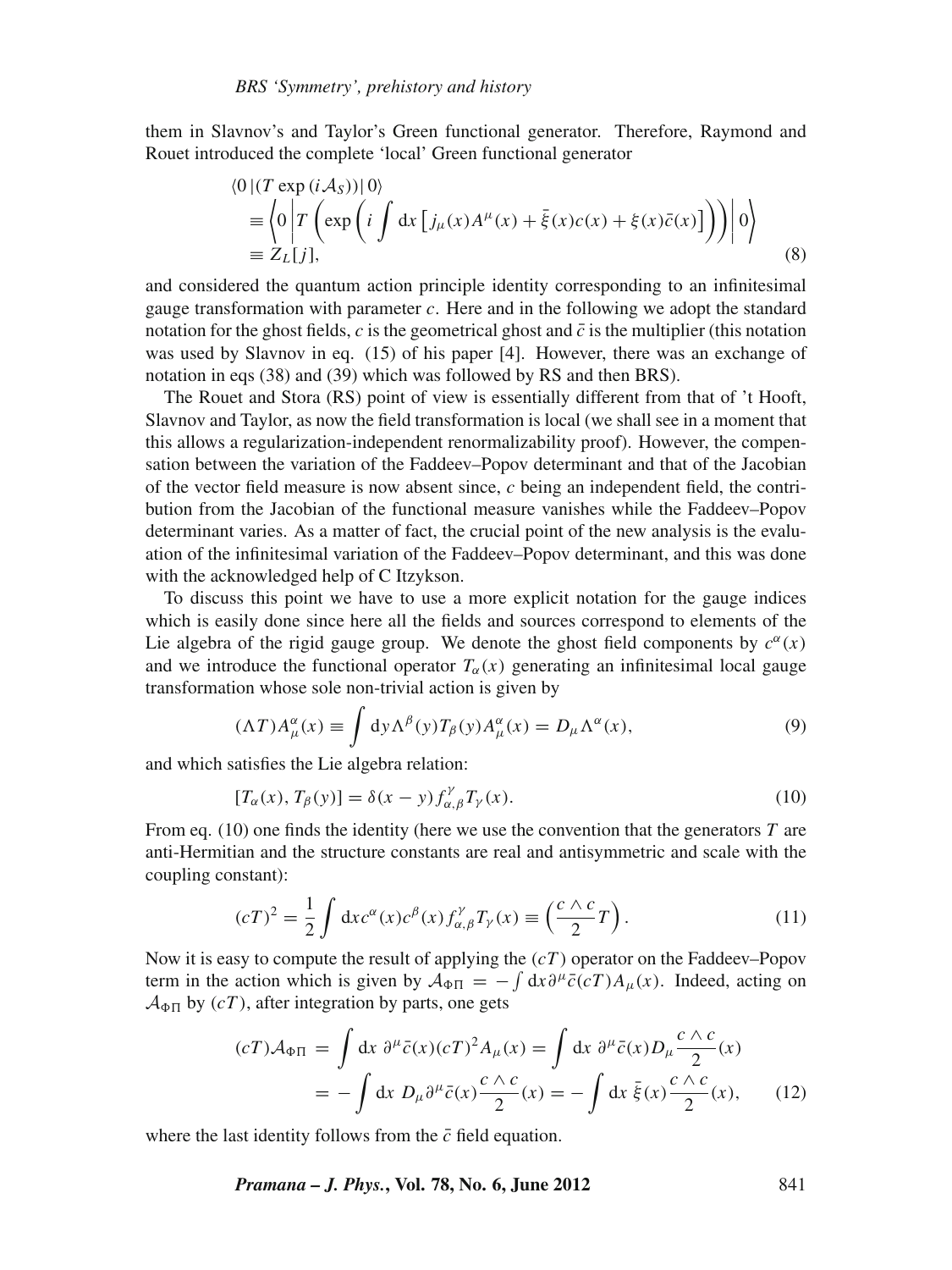The bare form of the quantum action identity is found noticing that, with the chosen gauge fixing,  $A_{GF} = -1/(2\alpha) \int dx (\partial A)^2$  one has, using the *c* field equation

$$
(cT)\mathcal{A}_{GF} = -\frac{1}{\alpha} \int dx \ \partial A(x) \partial Dc(x) = -\frac{1}{\alpha} \int dx \ \xi(x) \partial A(x). \tag{13}
$$

One also has for the source terms:

$$
(cT)\int dx j^{\mu}(x)A_{\mu}(x) = \int dx j^{\mu}(x)D_{\mu}c(x).
$$
 (14)

Combining all these results together one finds, in the tree approximation:

$$
\int dx \left\langle 0 \left| T \left( \left[ j^{\mu}(x) D_{\mu} c(x) - \xi(x) \frac{\partial^{\mu} A_{\mu}(x)}{\alpha} - \bar{\xi}(x) \frac{c \wedge c}{2}(x) \right] \right. \right. \right. \times \exp \left( i \int dy [j_{\mu}(y) A^{\mu}(y) + \bar{\xi}(y) c(y) + \xi(y) \bar{c}(y)] \right) \right) \left| 0 \right\rangle = 0.
$$
\n(15)

This is the general Feynman gauge version of the RS identity which appears in Lausanne Lectures 1973 [5]. It is a tree approximation identity and contains two non-trivial composite operators for which suitable renormalization prescriptions are, in principle, needed. The renormalization of the theory together with that of the mentioned composite operators and the general consequences of the RS identity has been the subject of BRS analysis.

### **3. The BRS approach**

The first important point made by BRS has already been mentioned in the introduction to the present note. RS identity, however inspired by a Ward identity, is an equivalence relation corresponding to the invariance of the quantum action under local field transformations with Grassmannian parameter  $\epsilon$ . In the tree approximation, these transformations are given by

$$
A^{\mu} \to A^{\mu} + i\epsilon D^{\mu} c, \qquad c \to c + i\epsilon \frac{c \wedge c}{2}, \qquad \bar{c} \to \bar{c} + i\epsilon \frac{\partial^{\mu} A_{\mu}}{\alpha}. \tag{16}
$$

These relations are trivially extended to theories with matter fields and to general linear gauge fixings, i.e. when  $\partial A$  is replaced by a linear combination of (scalar) fields. The above transformations are known as BRST transformations, and it is commonly agreed that T stays for Tyutin whose contribution to the research in this field is certainly relevant.

A wide variety of further extensions of the transformation rules is discussed in the literature. Writing eq. (16) in the form

$$
\Phi \to \Phi + i\epsilon s \Phi, \tag{17}
$$

where  $\Phi$  is any quantum field, it appears almost immediately from eq. (16) that the *s* operator is mass-shell nilpotent, i.e. its square vanishes modulo field equations. Indeed this fact is easily verified since the action of  $s<sup>2</sup>$  is null on all the fields with the exception of  $\bar{c}$  and  $s^2\bar{c} = \partial Dc$  which vanishes on the ghost mass-shell. Nilpotency of *s* turns out to be crucial for a regularization-independent algebraic renormalization, in the proof of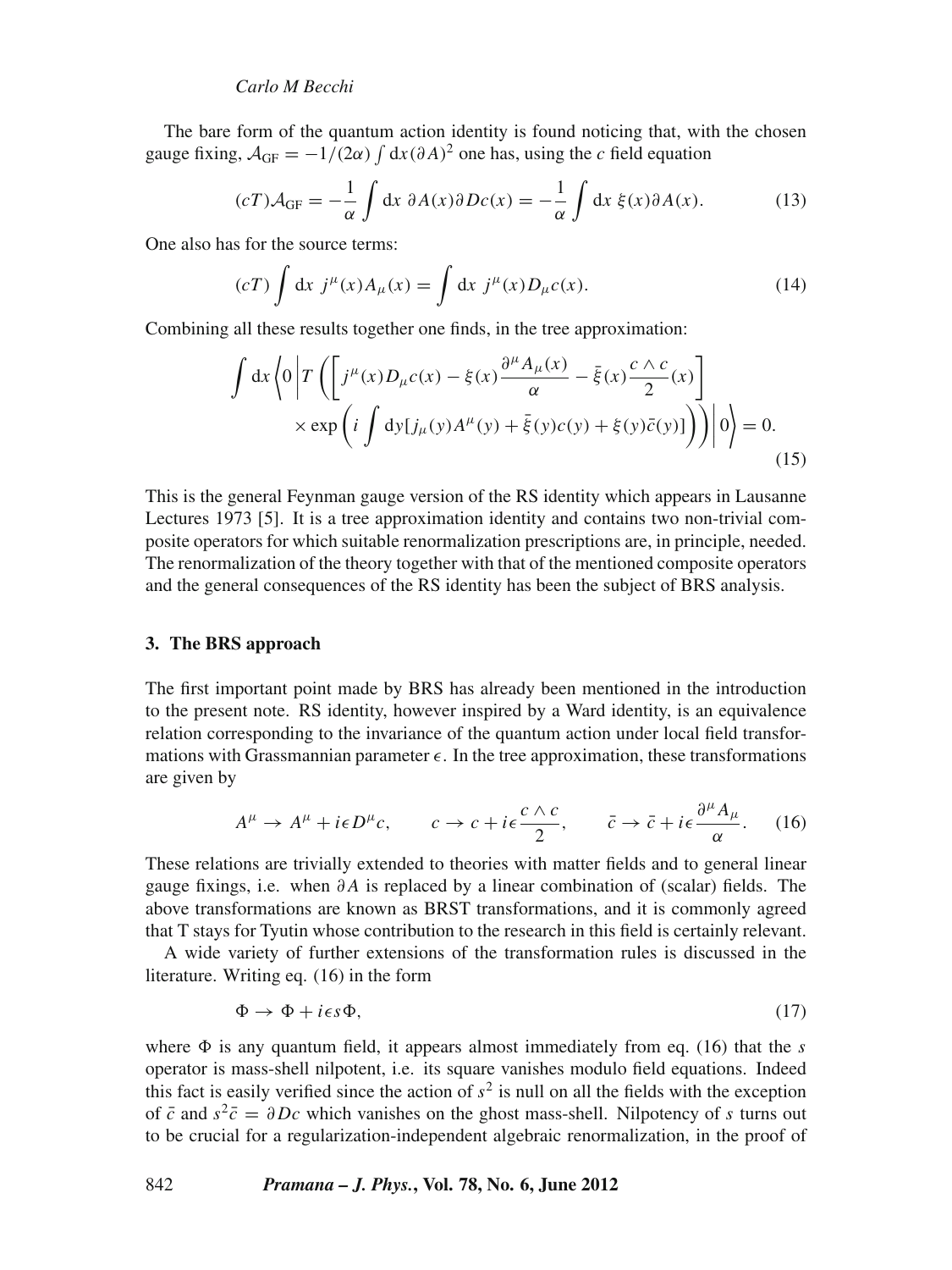perturbative **S**-matrix unitarity and of its independence of the gauge fixing procedure. As a matter of fact the mass-shell nilpotency can be transformed into strict nilpotency introducing the Lautrup–Nakanishi multiplier field *b* [10]. This, although introducing a new unphysical field, greatly simplifies the analysis. We shall briefly discuss this extension at the end of the present section.

The major part of BRS analysis [8,11,12] is limited to Higgs models in order to avoid infrared problems. We are not presenting a complete study of gauge theories but we limit ourselves to sketch the main ideas and results, we concentrate on Yang–Mills theories forgetting infrared problems and discussing e.g. unitarity as if the theory were massive. We present our apologies for this choice.

Technically, in order to profit of BRS invariance in the renormalized theory, one has to deal with the composite operators  $Dc$  and  $c \wedge c$ , which, of course, are non-trivially renormalized. In our framework the definition of the suitable renormalization prescriptions requires the introduction of an external non-dynamical field (a source) for every composite operator. Hence in the Yang–Mills case we introduce the sources  $\zeta(x)$  for the composite operator  $(c \wedge c)/2$  and  $\gamma_\mu(x)$  for  $D^\mu c$ , adding to the source term of the action, defined in eq. (8), the further term:

$$
\mathcal{A}'_S = \int dx \left[ \zeta_\alpha(x) f^\alpha_{\beta,\gamma} \frac{c^\beta(x) c^\gamma(x)}{2} + \gamma_\mu^\alpha(x) (D^\mu c)_\alpha(x) \right]. \tag{18}
$$

The new Green functional generator  $\mathbf{Z} \equiv \langle 0 | (T \exp(i(\mathcal{A}_s + \mathcal{A}'_s))) | 0 \rangle$  satisfies, in the tree approximation, the functional differential equation:

$$
\int dx \left[ j_{\mu} \frac{\delta}{\delta \gamma_{\mu}} - \frac{\xi}{\alpha} \partial_{\mu} \frac{\delta}{\delta j_{\mu}} - \bar{\xi} \frac{\delta}{\delta \zeta} \right] (x) \mathbf{Z} \equiv \mathcal{S} \mathbf{Z} = 0.
$$
 (19)

Beyond the normalization conditions of the physical fields and coupling and once the Feynman gauge parameter  $\alpha$  is fixed, a further renormalization constraint is needed to fix the ghost renormalization constant and (in the Higgs model case) to constrain further gauge fixing parameters. This constraint is given by the ghost field equation which in the present case can be written in the form

$$
\xi(x)\mathbf{Z} = -i\partial_{\mu}\frac{\delta}{\delta\gamma_{\mu}(x)}\mathbf{Z}.
$$
 (20)

This second identity is easily translated in terms of the 'effective action' of the theory which is identified with the functional generator of the 1-particle irreducible Green functions and hence, in the tree approximation, with the classical action. It implies that the effective action depends on the ghost field  $\bar{c}$  and on the external field  $\gamma$  through the linear combination  $\gamma_\mu - \partial_\mu \bar{c}$ .

Identities (19) and (20) allow extending 't Hooft's analysis to a rigorous proof of the regularization-independent renormalizability of gauge models. The starting point of the proof is a general theorem that we call 'perturbative renormalized quantum action principle' [13]. It asserts that if any identity, corresponding in the tree approximation to the invariance of the action under local field transformations, is broken at a certain loop order by radiative corrections renormalized consistently with power counting, it is due to the appearance of breaking terms corresponding to local operators of bounded dimension depending on fields and sources (This is the weak form of the quantum action principle.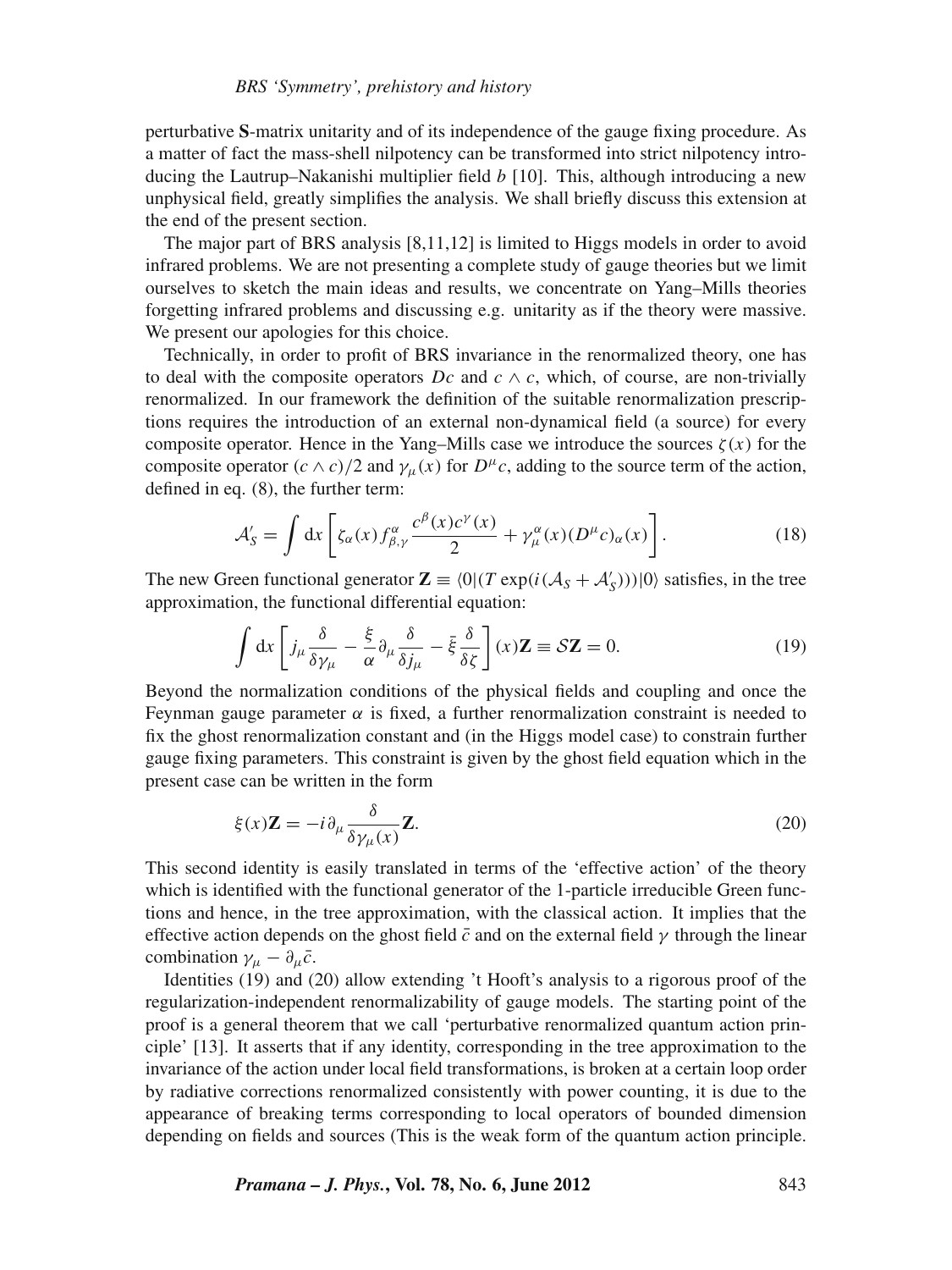Let us stress once more that a local identity corresponds to a local field transformation, therefore this theorem does not apply to the above discussed Ward identities).

The local identity breaking operators are further constrained by a system of consistency conditions, analogous to the Wess–Zumino [14] condition for the axial anomaly. Renormalizability is proved by finding general solution to the consistency conditions and hence the general form of the breaking and showing that breaking terms of this form can be recursively reabsorbed introducing suitable finite Lagrangian counter-terms.

The consistency conditions are obtained by translating eqs (19) and (20) into a functional differential equation for the effective action:

$$
\Gamma[A, c, \gamma - \partial \bar{c}, \zeta] \equiv \bar{\Gamma}[A, c, \gamma - \partial \bar{c}, \zeta] - \int \mathrm{d}x \frac{(\partial A)^2}{2\alpha},\tag{21}
$$

getting

$$
\int dx \left[ \frac{\delta \bar{\Gamma}}{\delta A_{\mu}} \frac{\delta \bar{\Gamma}}{\delta \gamma^{\mu}} + \frac{\delta \bar{\Gamma}}{\delta \zeta} \frac{\delta \bar{\Gamma}}{\delta c} \right] (x) = 0.
$$
 (22)

A recursive analysis shows that the possible local breaking terms belong to the kernel of a linear nilpotent functional differential operator which is mass-shell equivalent to

$$
\bar{s} \equiv \int dx \left[ D_{\mu} c \frac{\delta}{\delta A_{\mu}} + \frac{c \wedge c}{2} \frac{\delta}{\delta c} \right] (x), \tag{23}
$$

and that they are harmless whenever they belong to the image of the same operator. If there were breaking terms not belonging to the image, in mathematical terms they would belong to the cohomology of the same differential operator, and in physical terms they would be 'anomalies'. This cohomology is usually called BRS cohomology.

In this way identities (19) and (20) are extended from the tree approximation to the renormalized level. The analysis can be extended to the construction of renormalized local physical operators (the first explicit example of application of the BRS method to a composite physical operator, the gluonic density in QCD, has been given by Kluberg-Stern and Zuber [15]) which in the tree approximation are inserted into the theory coupled to further external fields (sources) leaving eqs (19) and (20) invariant. The introduction of the new sources might, in principle, generate new breaking terms whose power counting dimension is strictly related to that of the physical operators. However, one can still use the consistency conditions to verify the renormalizability of the theory in the presence of the new operators.

Once the BRS invariant theory is perturbatively renormalized, one can discuss its **S**matrix unitarity [11] starting from the coherent state formula [16] (we adopt the symmetric definition of four-dimensional Fourier transform:  $(2\pi)^2 \tilde{f}(p) = \int dx \exp(-ipx) f(x)$ 

$$
\mathbf{S} = \Sigma \mathbf{Z}[j]|_{j=0} \equiv: \exp\left(-\int \mathrm{d}p \; \tilde{\Phi}_{in}^a(p)\Gamma_{a,b}(p)\frac{\delta}{\delta \tilde{j}_b(p)}\right) : \mathbf{Z}[j]|_{j=0}, \quad (24)
$$

where  $\Phi_{in}^a$  denotes the asymptotic fields and  $\Gamma_{a,b}$  denotes the corresponding Fourier transformed wave operator.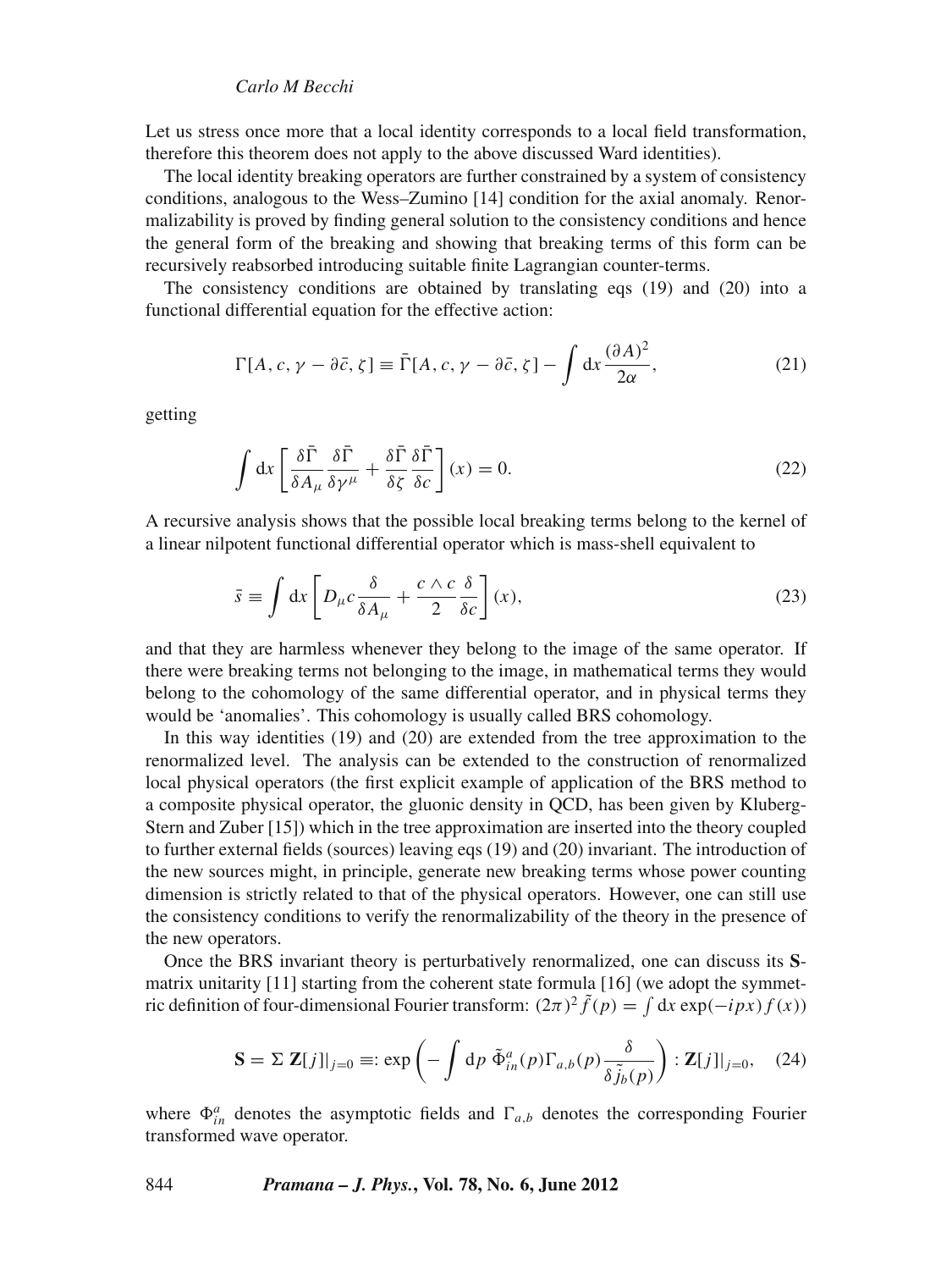#### *BRS 'Symmetry', prehistory and history*

The wave operator of the fully interacting theory can be identified with a matrix whose elements are given by the two-point 1-particle irreducible Green functions. Introducing the effective action  $\Gamma[\Phi]$ , one has

$$
\Gamma_{a,b}(p) \equiv (2\pi)^2 \frac{\delta^2}{\delta \tilde{\Phi}_a(p) \delta \Phi_b(0)} \Gamma[\Phi] |_{\Phi=0}
$$
  
= 
$$
- \left( (2\pi)^2 \frac{\delta^2}{\delta \tilde{j}(p) \delta j_b(0)} \mathbf{Z}_c[j] |_{j=0} \right)_{a,b}^{-1},
$$
 (25)

where we have also introduced the connected Green functional  $\mathbf{Z}_c[j] \equiv -i \log(\mathbf{Z}[j])$ and, for simplicity, we exclude fields with non-trivial vacuum expectation value. The wave operator is constrained, together with the asymptotic fields, by the condition:  $\Gamma_{a,b}(p) \langle 0|T(\tilde{\Phi}_{in}^{b}(p)\Phi_{in}^{c}(0))|0\rangle = i\delta_{a}^{c}/(2\pi)^{2}.$ 

The unitarity proof is certainly not the most readable part of BRS production [11,12]. It has been highly simplified by Kugo and Ojima [17] who studied the Abelian Higgs model quantized with the Nakanishi–Lautrup multiplier. Once again we sketch the method using the Yang–Mills formulae.

The idea is to single out a suitable operator *Q* on the asymptotic scattering state space. This operator must be Hermitian, nilpotent and its kernel must contain only states with non-negative norm. Furthermore, *Q* must satisfy the identity

$$
i[Q, \Sigma] = [\mathcal{S}, \Sigma],\tag{26}
$$

where  $S$  is defined in eq. (19). Then one has two main results:

- The states belonging to the image of  $Q$  in the asymptotic scattering state space have zero norm since *Q* is Hermitian and nilpotent.
- The **S**-matrix transforms the kernel of *Q* in the asymptotic scattering state space into itself.

Indeed from eqs  $(24)$ ,  $(26)$  and  $(19)$  one has

$$
[Q, \mathbf{S}] = [Q, \Sigma] \mathbf{Z}[j]|_{j=0} = -i[\mathcal{S}, \Sigma] \mathbf{Z}[j]|_{j=0} = 0.
$$
 (27)

One can conclude that, the **S**-matrix being pseudo-unitary  $(S^{\dagger}S = I)$  in the indefinite norm asymptotic scattering state space, it is unitary in the kernel of *Q*.

The technical work consists of the identification of the operator *Q*. First of all, starting from the asymptotic wave operators one analyses the asymptotic scattering state space. This is an indefinite metric Fock space generated by the action of the negative frequency Fourier components of the quantized fields on the vacuum state  $|0\rangle$  which is annihilated by *Q*. In the Yang–Mills case one gets informations on the wave operators from eqs (19) and (20). Indeed, setting

$$
\Gamma_{\mu,\nu}(p) = (2\pi)^2 \frac{\delta^2 \Gamma}{\delta \tilde{A}^{\mu}(p)\delta A^{\nu}(0)}, \quad \Gamma_{\tilde{c},c}(p) = (2\pi)^2 \frac{\delta^2 \Gamma}{\delta \tilde{\tilde{c}}(p)\delta c(0)},
$$
\n
$$
\Gamma_{\mu,c}(p) = (2\pi)^2 \frac{\delta^2 \Gamma}{\delta \tilde{\gamma}^{\mu}(p)\delta c(0)},
$$
\n(28)

one gets

$$
\Gamma_{\mu,\nu}(p)\Gamma_{\gamma_{\nu},c}(p) = i\frac{p_{\mu}}{\alpha}\Gamma_{\bar{c},c}(p)
$$
\n(29)

*Pramana – J. Phys.***, Vol. 78, No. 6, June 2012** 845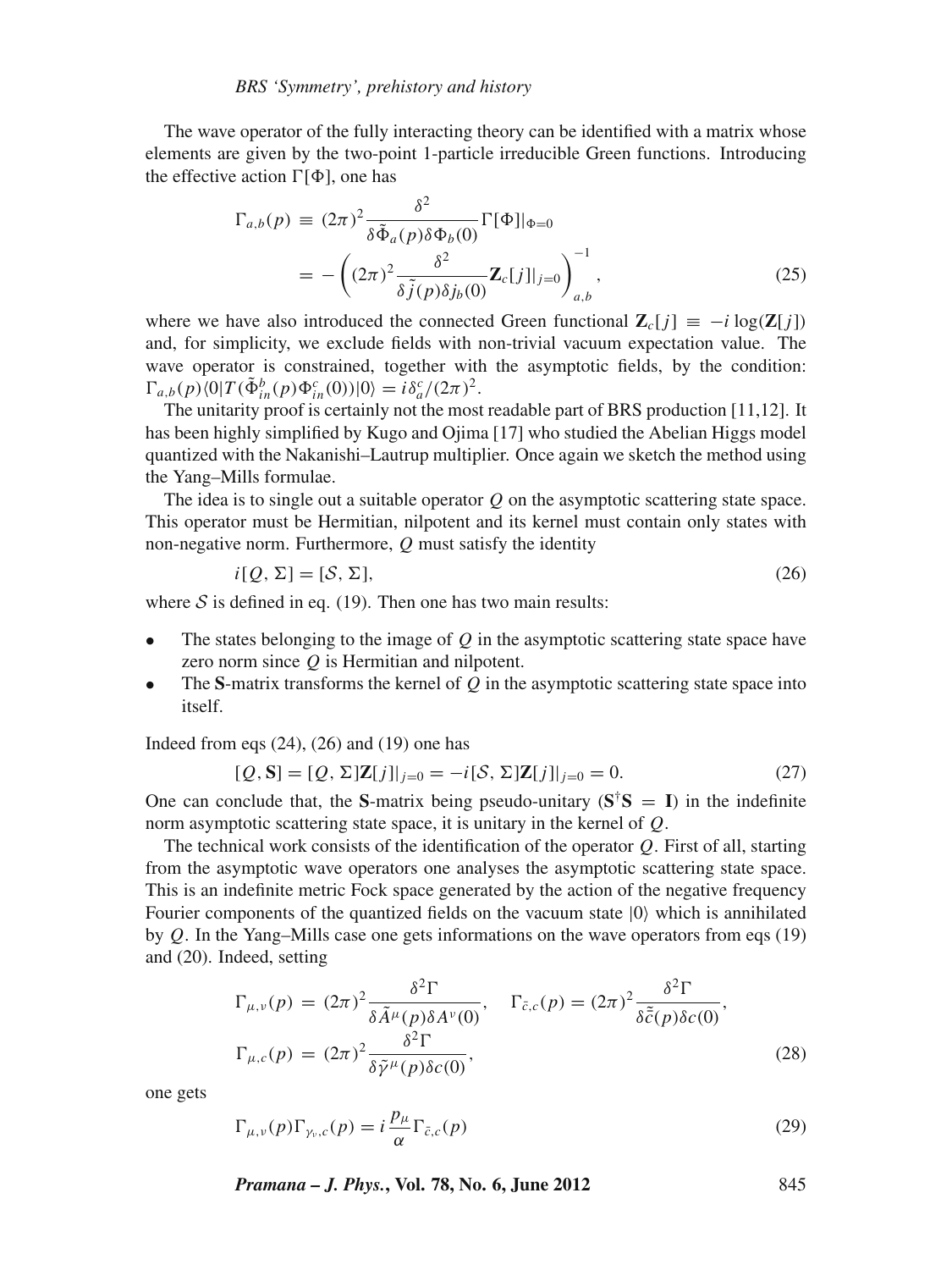from eq. (19) and

$$
ip_{\mu}\Gamma_{\nu,c}(p) = \Gamma_{\bar{c},c}(p)
$$
\n(30)

from eq. (20).

Furthermore, selecting in  $(\delta/\delta \tilde{\gamma}_{\mu}(p))\mathbf{Z}$  the term singular at  $p^2 = 0$  one finds

$$
\frac{\delta}{\delta \tilde{\gamma}_{\mu}(p)} \mathbf{Z} = -\Gamma_{\mu,c}(p) \frac{\delta}{\delta \tilde{\tilde{\xi}}(p)} \mathbf{Z} + \mathbf{R}(p),\tag{31}
$$

where **R** has no pole on the ghost mass-shell.

The solutions to the above equations are

$$
\Gamma_{\mu,\nu}(p) = \chi(p^2)[p_{\mu}p_{\nu} - g_{\mu,\nu}p^2] - \alpha p_{\mu}p_{\nu}, \qquad \Gamma_{\bar{c},c}(p) = p^2 \psi(p^2),
$$
  
\n
$$
\Gamma_{\mu,c}(p) = -ip_{\mu}\psi(p^2).
$$
\n(32)

Here  $\chi(p^2)$  is positive for  $p^2 < 0$ ,  $\chi(p^2)$  and  $\psi(p^2)$  are singular at  $p^2 = 0$  due to infrared effects and have branch cuts for  $p^2 > 0$ . Since  $\chi(0_+)$  is directly related to the norm of the transverse gluon states, we 'conclude' that this norm is positive. As already announced following 't Hooft [1], we do not consider the difficulty related to the infrared problem, we just regularize our theory replacing everywhere  $\psi(p^2)$  and  $\chi(p^2)$  by  $\psi(p^2 - \eta)$  and  $\chi(p^2-\eta)$  with real, positive and 'infinitesimal'  $\eta$ . We notice that the same analysis works without any problem in the massive cases [17].

Knowing the wave operators we can study the asymptotic fields. The Fourier transformed vector field is

$$
\tilde{A}^{\mu}_{in}(p) = \delta(p^{2}) \left[ \Theta(p_{0}) \left( \sum_{h} \epsilon^{\mu}_{h}(\vec{p}) a_{h}(\vec{p}) + p^{\mu} a_{l}(\vec{p}) + \bar{p}^{\mu} a_{s}(\vec{p}) \right) + \Theta(-p_{0}) \left( \sum_{h} \epsilon^{\mu *}_{h}(-\vec{p}) a^{\dagger}_{h}(-\vec{p}) - p^{\mu} a^{\dagger}_{l}(-\vec{p}) - \bar{p}^{\mu} a^{\dagger}_{s}(-\vec{p}) \right) \right] + (1 - \alpha \chi(p^{2})) \delta'(p^{2}) (p \cdot \bar{p}) p^{\mu}(\Theta(p_{0}) a_{s}(\vec{p}) - \Theta(-p_{0}) a^{\dagger}_{s}(\vec{p})), \quad (33)
$$

where  $a_h^{\dagger}$  creates transverse vector particles (gluons) with helicity  $h = \pm 1$ ,  $a_h^{\dagger}$  and  $a_h^{\dagger}$ create the scalar and longitudinal gluons respectively,  $-\bar{p}^{\mu} = (-1)^{\delta_{\mu,0}} p^{\mu}, \epsilon_h^{\mu}(\vec{p}) p_{\mu} =$  $\epsilon_h^{\mu}(\vec{p})\bar{p}_{\mu} = 0$  and  $\delta'$  denotes the derivative of Dirac's measure.

For the ghost fields we have

$$
\tilde{c}_{in}(p) = \delta(p^2)[\Theta(p_0)c(\vec{p}) + \Theta(-p_0)c^{\dagger}(-\vec{p})]
$$
  
\n
$$
(\tilde{\bar{c}})_{in}(p) = \delta(p^2)[\Theta(p_0)\bar{c}(\vec{p}) - \Theta(-p_0)\bar{c}^{\dagger}(-\vec{p})],
$$
\n(34)

where we have taken into account the hermiticity properties of the ghost fields.

Now, *Q* is defined by the following conditions:

$$
Q|0\rangle = 0, \qquad [Q, a_h(\vec{p})] = [Q, a_s(\vec{p})] = \{Q, c(\vec{p})\} = 0,
$$
  

$$
[Q, a_l(\vec{p})] = \psi(-\eta)c(\vec{p}), \qquad \{Q, \bar{c}(\vec{p})\} = (p \cdot \bar{p})\chi(-\eta)a_s(\vec{p}),
$$
 (35)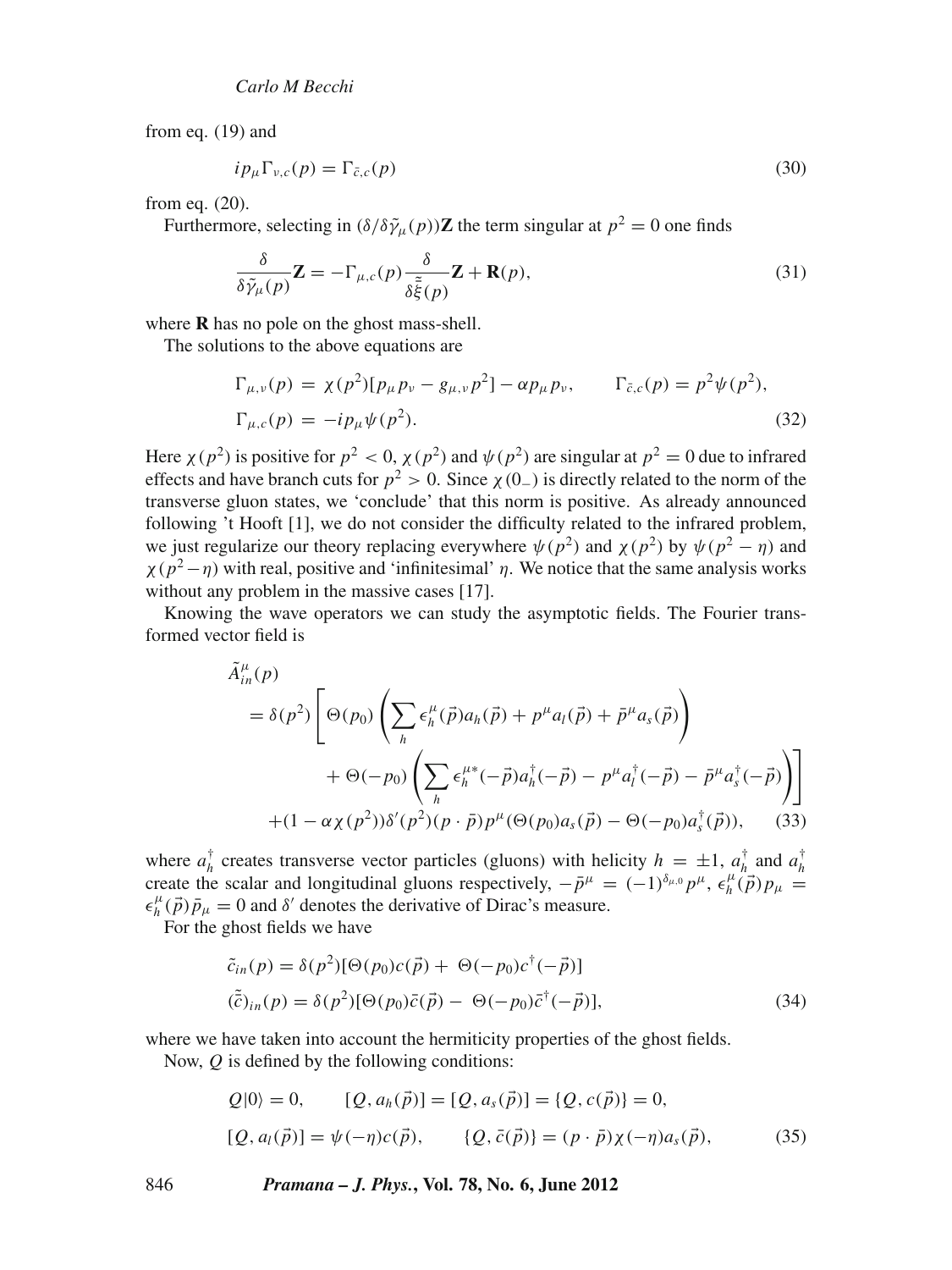from which the *Q* operator is easily built and it follows that the subspace of the Fock space generated by the creation operators  $a^{\dagger}_h$ ,  $a^{\dagger}_s$ ,  $c^{\dagger}$  is the kernel of *Q*. The elements of this kernel with either '*c*-particles', or scalar gluons, or both kinds of particles lie in the image of *Q* and hence have zero norm.

It remains to verify eq. (26). This is equivalent to the following equation:

$$
i\left[Q, \int dp \left(\tilde{A}^{\mu}_{in}(p)\Gamma_{\mu,\nu}(p)\frac{\delta}{\delta\tilde{j}_{\nu}(p)} - \tilde{c}_{in}(p)\Gamma_{\tilde{c},c}(p)\frac{\delta}{\delta\tilde{\xi}(p)}\right.\right.\left. + \tilde{c}_{in}(p)\Gamma_{\tilde{c},c}(p)\frac{\delta}{\delta\tilde{\xi}(p)}\right)\right]=\left[S, \int dp \left(\tilde{A}^{\mu}_{in}(p)\Gamma_{\mu,\nu}(p)\frac{\delta}{\delta\tilde{j}_{\nu}(p)} - \tilde{c}_{in}(p)\Gamma_{\tilde{c},c}(p)\frac{\delta}{\delta\tilde{\xi}(p)}\right.\left. + \tilde{c}_{in}(p)\Gamma_{\tilde{c},c}(p)\frac{\delta}{\delta\tilde{\xi}(p)}\right)\right]
$$
(36)

which, taking into account eqs (19) and (35) can be written as

$$
i \int d\rho \left( p^{\mu} \tilde{c}_{in}(p) \psi(p^2) \Gamma_{\mu,\nu}(p) \frac{\delta}{\delta \tilde{j}_{\nu}(p)} + \frac{p_{\mu} \tilde{A}_{in}^{\mu}(p)}{\alpha} \Gamma_{\tilde{c},c}(p) \frac{\delta}{\delta \tilde{\tilde{\xi}}(p)} \right)
$$
  
= 
$$
- \int d\rho \left( \tilde{A}_{in}^{\mu}(p) \Gamma_{\mu,\nu}(p) \frac{\delta}{\delta \tilde{\gamma}_{\nu}(p)} - \frac{i}{\alpha} \tilde{c}_{in}(p) \Gamma_{\tilde{c},c}(p) p_{\nu} \frac{\delta}{\delta \tilde{j}_{\nu}(p)} \right).
$$
 (37)

This identity is easily verified using eqs (31) and (32).

Thus, in conclusion we have verified that the operator *Q* with the desired properties exists and hence that the **S**-matrix is unitary in the physical state space if this is identified with the linear span of the *Q*-equivalent classes of the elements of the kernel of *Q* provided we consider as *Q*-equivalent two elements whose difference belong to the image of *Q*.

Beyond the definition of the renormalized theory and local operators and the **S**-matrix unitarity, the third main consequence of BRS invariance is the independence of physical amplitudes of the gauge choice. Also with respect to this point, the original BRS analysis can be remarkably simplified. Indeed, the original BRS analysis is based on the operator translation of the parametric equations for the Green functions and its most difficult point is the characterization of the operator corresponding to a gauge parameter derivative. The source of this difficulty is the explicit dependence of eq. (19) on the gauge parameter  $\alpha$ . This is however easily avoided by introducing the above-mentioned Lautrup–Nakanishi multiplier field *b* and replacing the third transformation in eq. (16) by  $\bar{c} \rightarrow \bar{c} - i\epsilon b$ .

The introduction of the multiplier  $b$  implies modifying the action in eq. (3) into

$$
\mathcal{A}_{ln} = \int \mathrm{d}x \left[ -\frac{G_{\mu,\nu} G^{\mu,\nu}}{4} + b \partial A + \frac{\alpha b^2}{2} - \partial^{\mu} \bar{c} D_{\mu} c \right] (x), \tag{38}
$$

adding to the source action in eq. (8) the further term  $A_{ln} = \int dx J(x)b(x)$ , and modifying eq. (16) into

$$
A^{\mu} \to A^{\mu} + i\epsilon D^{\mu} c, \qquad c \to c + i\epsilon \frac{c \wedge c}{2}, \qquad \bar{c} \to \bar{c} - i\epsilon b. \tag{39}
$$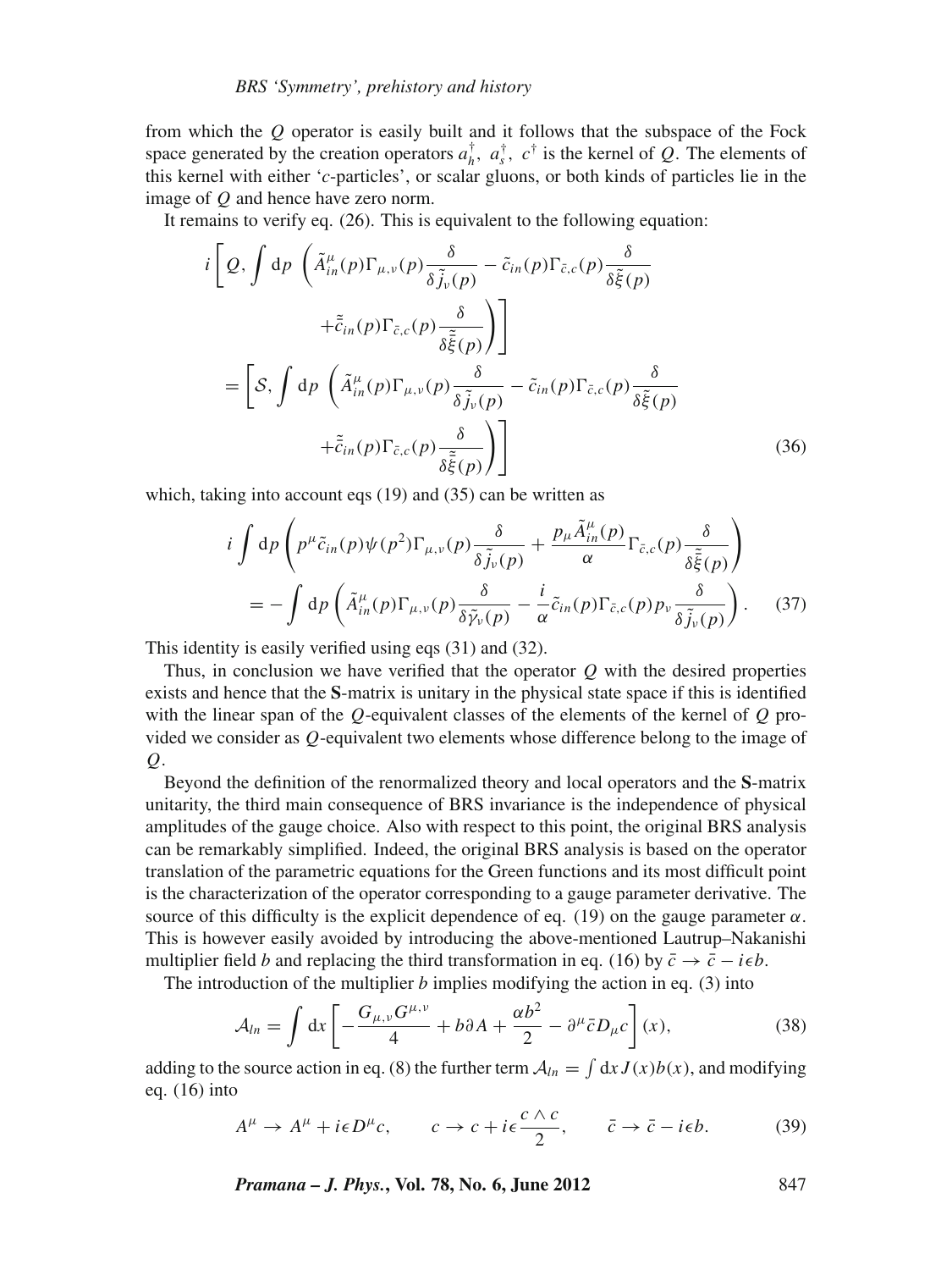The new BRST transformations define, through eq.  $(17)$ , a  $s<sub>b</sub>$  operator which is strictly local and nilpotent (notice that *s* acting on bosonic Hermitian fields gives fermionic Hermitian operators while, acting upon fermionic Hermitian fields it gives anti-Hermitian bosonic operators). The identity in eq. (19) is changed to

$$
\int dx \left[ j_{\mu} \frac{\delta}{\delta \gamma_{\mu}} + \xi \frac{\delta}{\delta J} - \bar{\xi} \frac{\delta}{\delta \zeta} \right] (x) \mathbf{Z} \equiv \mathcal{S}_{nl} \mathbf{Z} = 0, \tag{40}
$$

which does not depend explicitly on any gauge fixing parameter and hence constrains all theories with the same gauge field content.

Now the action  $A_{ln}$  appears as the sum of its gauge invariant part that we combine with the source terms given in eq. (18), into:

$$
\hat{\mathcal{A}} = \int dx \left[ -\frac{G_{\mu,\nu} G^{\mu,\nu}}{4} + \gamma^{\mu} D_{\mu} c + \zeta \frac{c \wedge c}{2} \right](x),\tag{41}
$$

and the gauge fixing part which is:

$$
\mathcal{A}_{gf} = \int dx \left[ b \partial A + \frac{\alpha b^2}{2} - \partial^{\mu} \bar{c} D_{\mu} c \right] (x)
$$

$$
= -s_b \int dx \left[ \bar{c} \left( \partial A + \alpha \frac{b}{2} \right) (x) \right]. \tag{42}
$$

Aiming at an analysis of physically relevant parameters it is worth comparing  $\hat{A} + A_{\text{cf}}$  with the most general renormalizable action compatible with eq. (40). For this we translate eq. (40) in terms of the effective action getting the Zinn-Justin [18] equation:

$$
\int dx \left[ \frac{\delta \Gamma}{\delta A_{\mu}} \frac{\delta \Gamma}{\delta \gamma^{\mu}} + \frac{\delta \Gamma}{\delta \zeta} \frac{\delta \Gamma}{\delta c} - b \frac{\delta \Gamma}{\delta \bar{c}} \right] (x) = 0.
$$
 (43)

Restricting this equation to the tree approximation, we obtain the same equation for the classical action. Given an action A solution to eq. (43) we denote by A its restriction to  $b = \bar{c} = 0$ .  $\bar{A}$  satisfies the equation

$$
\int dx \left[ \frac{\delta \bar{\mathcal{A}}}{\delta \gamma^{\mu}} \frac{\delta}{\delta A_{\mu}} + \frac{\delta \bar{\mathcal{A}}}{\delta \zeta} \frac{\delta}{\delta c} \right] (x) \bar{\mathcal{A}} \equiv \mathcal{D}_{\bar{\mathcal{A}}} \bar{\mathcal{A}} = 0, \tag{44}
$$

which also defines the nilpotent functional differential operator  $\mathcal{D}_{\bar{A}}$ .

For simplicity we assume invariance under the action of the rigid gauge group (colour symmetry).

The general renormalizable solution to this equation is known and easily verified to be equivalent, up to field and coupling constant multiplicative renormalization, to  $\hat{A}$ . Thus, without loss of generality we can identify  $\overline{A}$  with  $\overline{A}$ . After this identification the operator  $\mathcal{D}_{\bar{\mathcal{A}}}$  coincides with  $\bar{s}$  defined in eq. (23).

Taking into account the renormalizability constraint and Faddeev–Popov charge neutrality, one sees that  $A - \hat{A} = \mathcal{F}$  cannot depend on the external fields  $\gamma_{\mu}$  and  $\zeta$  while it must depend upon either *b* or  $\bar{c}$ . Therefore, writing eq. (43) in terms of  $\mathcal{F}$  we have

$$
\left[\bar{s} - \int dx \left(b \frac{\delta}{\delta \bar{c}}\right)(x)\right] \mathcal{F} = 0,\tag{45}
$$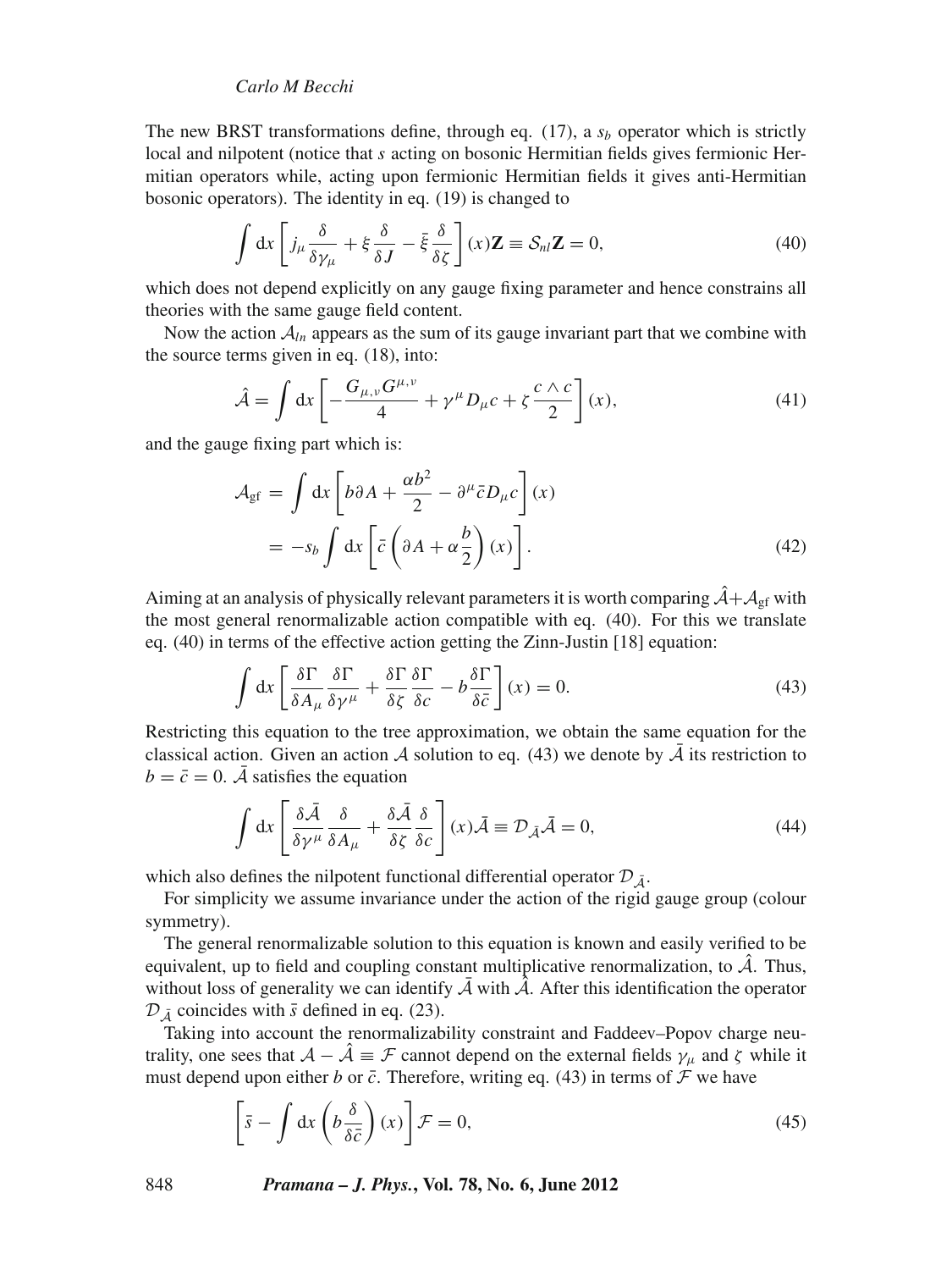which implies that

$$
\mathcal{F} = \left[\bar{s} - \int dx \left(b \frac{\delta}{\delta \bar{c}}\right)(x)\right] \int dx X[A, b, c, \bar{c}],\tag{46}
$$

with

$$
\int dx X[A, b, c, \bar{c}](x) = \int dx \left[ \bar{c}(a_1 \partial A + a_2 b + a_3 A^2 + a_4 \bar{c} \wedge c) \right](x),\tag{47}
$$

and we have denoted by  $\bar{c}A^2$  the contraction  $d_{\alpha,\beta,\gamma}\bar{c}_{\alpha}A_{\beta}^{\mu}A_{\mu\gamma}$  assuming that an invariant symmetric *d* tensor exists. Notice that the functional differential operator,  $\bar{s}$  −  $\int dx (b \frac{\delta}{\delta \bar{c}})(x)$  coincides with  $s_b$  in eq. (42) and hence we have

$$
\mathcal{F} = s_b X. \tag{48}
$$

In conclusion, in the case of a generic local gauge fixing choice, Yang–Mills theory depends on seven parameters and on a renormalization scale. However, since the first two parameters are multiplicative renormalization constants and since the derivative of the classical action with respect to  $a_i$  with  $i = 1, ..., 4$  is given by  $s_b \partial_a X$  the physical content of the renormalized Yang–Mills theory depends, once the energy scale is given, on a single parameter which must be identified by a suitable normalization condition, e.g. involving the Callan–Symanzik beta function [19].

Our analysis is limited to the tree approximation, and its extension to all orders of perturbation theory presents technical difficulties which are however perfectly under control (the origin of these difficulties lies in the non-quadratic nature of *X* which induces a nonlinear *b* field equation and related renormalization problems. A very general analysis of the possible terms breaking eq. (43) or, more precisely, of the identity following from eq. (43) after *b* field integration [18], is presented in [20] where the antifield formalism [21] is exploited).

This concludes our sketchy presentation of the Yang–Mills version of the BRS analysis of four-dimensional gauge theories. Analogous analyses have been applied to a number of field theories that we cannot discuss in this report.

#### **4. Conclusions**

It should clearly appear from the §3 of this report that the BRS quantization method identifies renormalized physical operators and physical states with elements of some cohomology classes respectively associated with the *s* operator defined in eq. (23) and with the charge *Q* in eq. (35). However, in spite of the generality of the method, the explicit results are limited, with some very special exceptions, to renormalized perturbation theory and, either to strictly local operators, or to perturbative asymptotic fields.

An example of physically interesting operators which, to my knowledge have yet to be built even in perturbation theory, is given by the charged fields localized in space-like cones introduced by Buchholz and Fredenhagen in 1982 [22]. The existence of these fields is verifiable and should be verified in Abelian and non-Abelian Higgs models using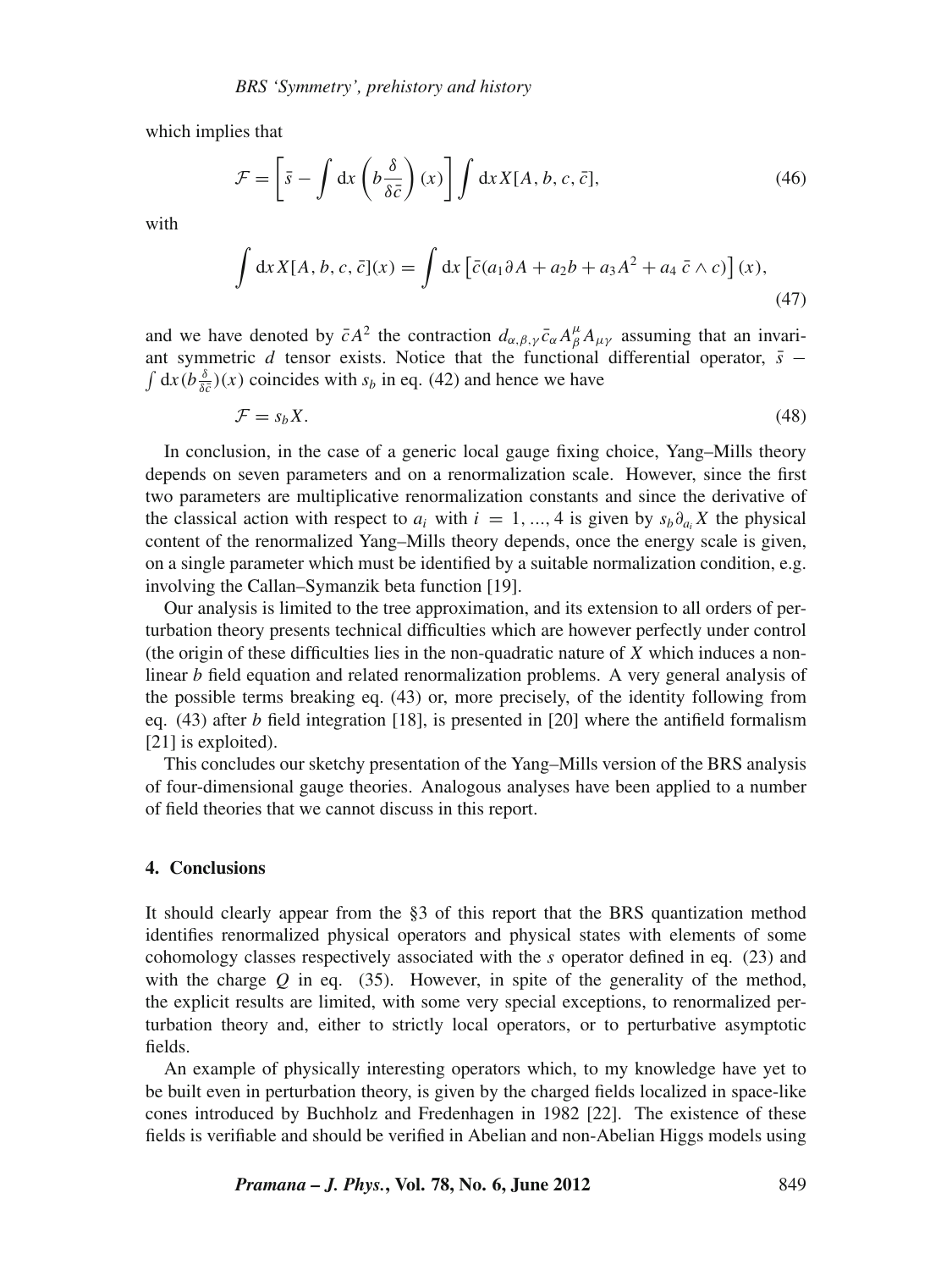Wilson operator product expansion and BRS invariance. I think that the perturbative construction of these operators will further support the new approach to the asymptotic state space given in [22]. In my opinion the former state of the art in which there are physical operators with a crucial role in the definition of the asymptotic state space, which, however, have a precise physical content only in the asymptotic limit is, in a sense, paradoxical. Even more problematic is, in my opinion, the definition of the charged fields in the case of unbroken gauge invariance. I think that this second problem has no solution in perturbation theory.

A more important point requiring at least a short discussion is the nature of bounds limiting the BRS analysis to perturbation theory. Disregarding infrared problems I think that the first major difficulty met beyond perturbation theory is due to Gribov's horizons [23]. Roughly speaking, the Gaussian functional measure underlying perturbation theory is based on the identification of gauge fields with elements of a single unbounded chart of the atlas encoding the structure of a highly non-trivial manifold [24]. One should be able to extend the functional integration to all charts and hence to their overlapping regions. This has been done in the trivial case of two-dimensional topological gravity [25]. From the topological gravity results one can figure out, at a very formal level, how the functional measure could be chosen in a four-dimensional gauge theory keeping BRS invariance unbroken [26]. The most relevant character of this measure is its lack of locality which is due to the fact that the distance of a field configuration from the nearest Gribov horizon is not a local functional. In a sense, referring to the Yang–Mills case discussed in the previous section, one has to broaden the choice of the operator *X* in eqs (46) and (47) by considering suitable non-local operators. Recalling that the discovery of BRS invariance was originated from the rigid observance of strict locality, the fact that, in order to keep this invariance beyond perturbation theory, one has to give up strict locality in the gauge fixing action, appears quite deceiving. However, the gauge choice independence of the physical functional measure that follows, as we have seen, from BRS invariance should make this loss of locality harmless. However, all this has still to be verified.

The **S**-matrix unitarity problem beyond perturbation theory is even more problematic. As a matter of fact, even if a non-local version of eq. (43) holds true in the nonperturbative theory, and hence one could still deduce relations among unphysical wave operators, the corresponding asymptotic states could fairly well be lost due e.g. to confinement. If, on the contrary, the non-perturbative theory, e.g. the electroweak theory [27], should be identified with an effective theory whose corrections are expressed in powers of the total energy rather than of  $\hbar$ , S-matrix unitarity should be related to BRS invariance in much the same way as that presented in this report.

In conclusion, if, as assumed in QCD, local gauge degrees of freedom would characterize the short distance structure of the algebra of the observables, it is expected, on account of asymptotic freedom, that this structure should still be identified by the BRS cohomology.

#### **References**

[2] L D Faddeev and V N Popov, *Phys. Lett.* **B25**, 1195; 1239 (1968)

<sup>[1]</sup> G 't Hooft, *Nucl. Phys.* **B33**, 173 (1971)